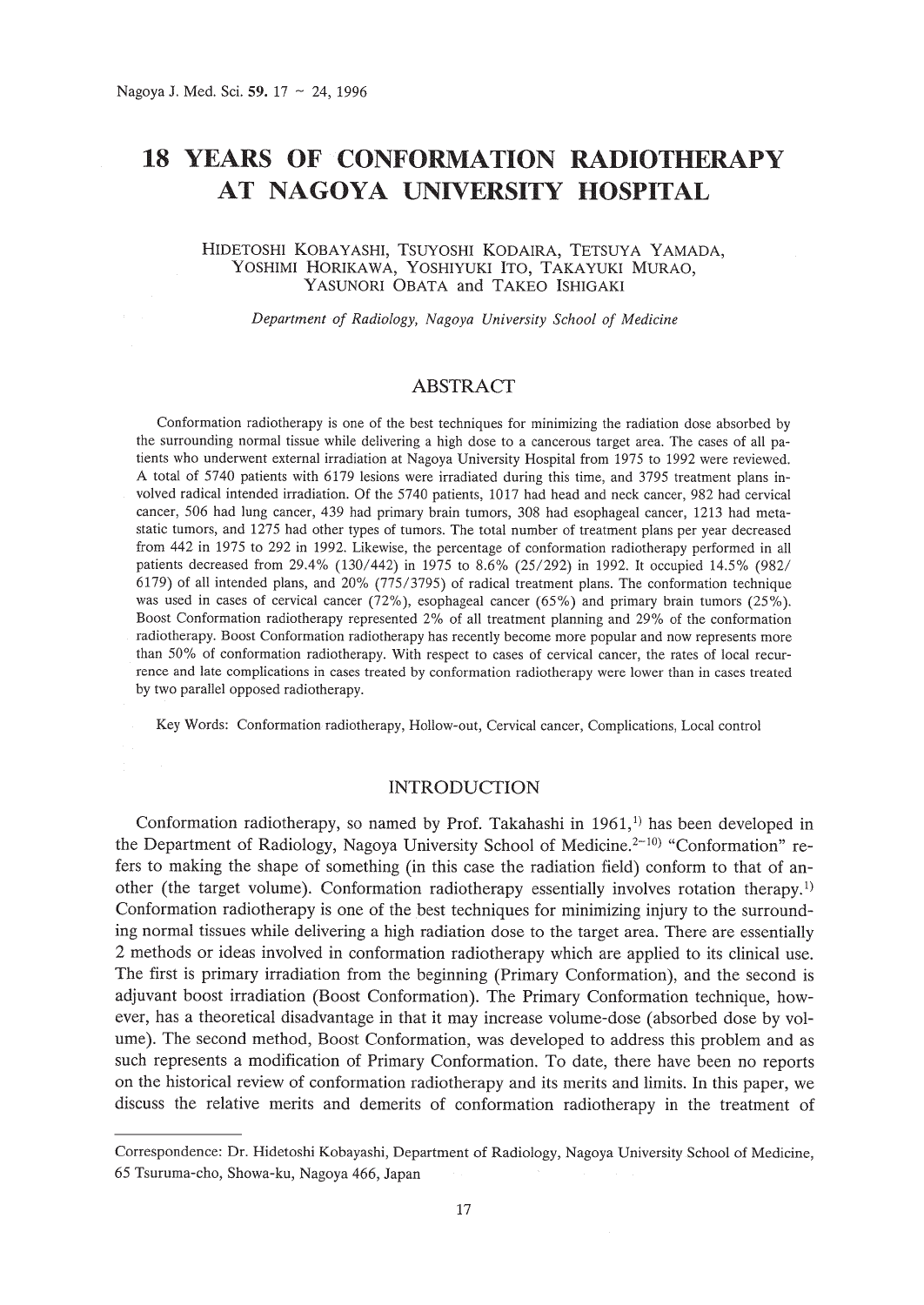cervical cancer based on a review of all treatment plans undertaken at our hospital between 1975 and 1992.

# MATERIALS AND METHODS

We researched all the patients who underwent external irradiation at our institution from 1975 to 1992, and then divided them into the following 7 case groups: head and neck cancer, cervical cancer, lung cancer, primary brain tumor, esophageal cancer, metastatic tumor and others. In each group, conformation radiotherapy planning was counted and calculated as a percentage.

Conformation radiotherapy was most actively applied to cervical cancer at our institution. Cervical cancer was chosen as representative for evaluating conformation radiotherapy, based on the criteria of whether and to what extent the rate of local control and side effects improved. The rates of local recurrence and radiation damage to the rectum and bladder (local late complications) were compared between conformation radiotherapy (Conform), conform hollow-out conformation radiotherapy (H-Conform) and two parallel opposed radiotherapy (Bi-Portal) in radical intended patients from 1975 to 1992.

## RESULTS

A total of 6179 lesions in 5740 patients were irradiated at our institution from 1975 to 1992. Radical treatment irradiation was planned in 3795 patients. A total of 5740 patients were divided into the following 7 case groups: 1017 with head and neck cancer, 982 with cervical cancer, 506 with lung cancer, 439 with primary brain tumors, 308 with esophageal cancer, 1213 with metastatic tumors, and 1275 with other types of tumors. The total number of treatment plans per year decreased from 442 in 1975 to 292 in 1992. The percentage of conformation radiotherapy in all patients decreased from 29.4% (130/442) in 1975 to 8.6% (25/292) in 1992 (Fig. 1). It represented 14.5% (982/6179) of total patients, and 20% (775/3795) of



Fig. 1. The graph depicts the changes in the number of patients from 1975 to 1992. The "All" shows the total number of patients who underwent radiotherapy. The "Conformation" line shows the number of patients who were treated by Conformation Radiotherapy.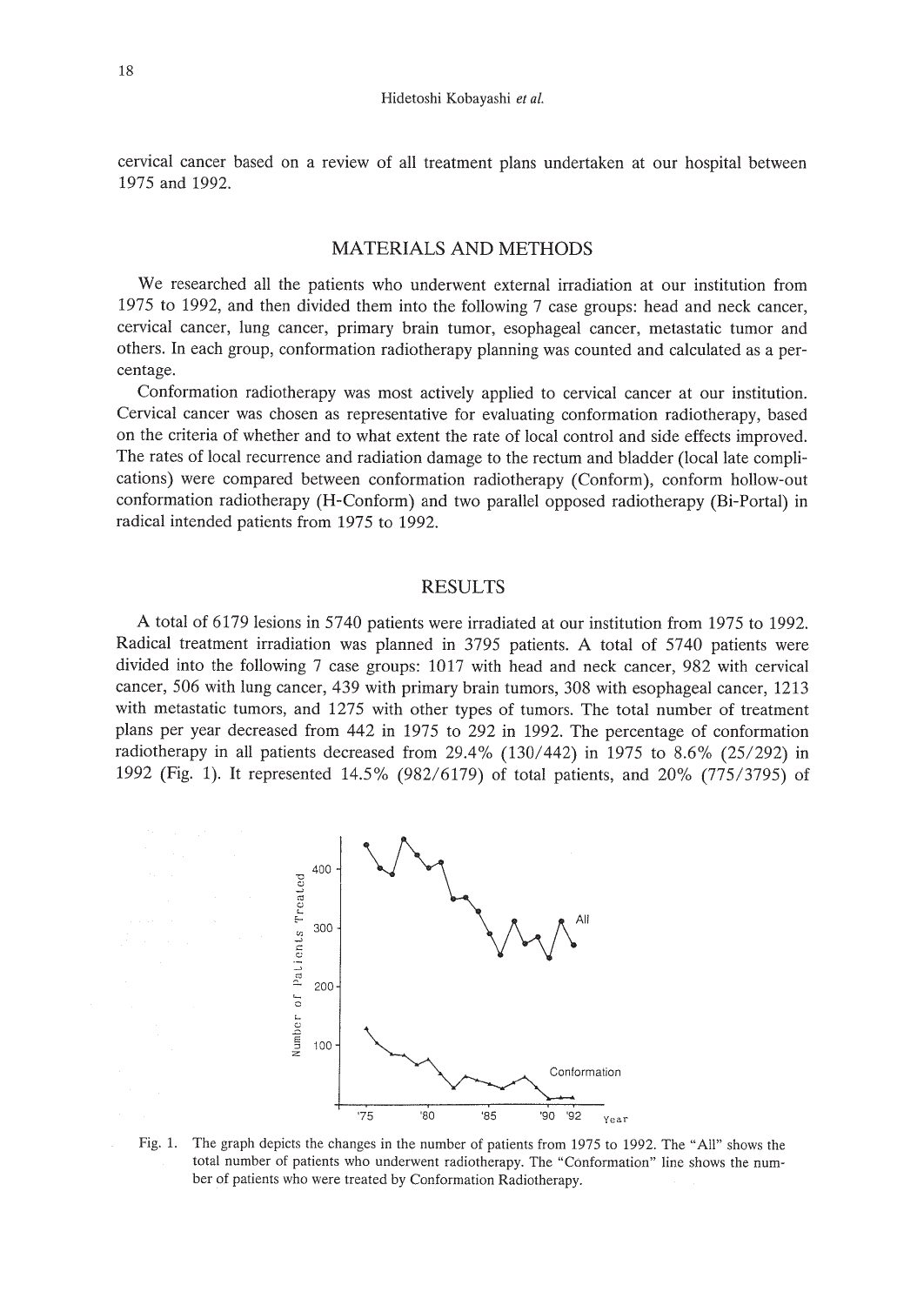radical patients. The number of cases of cervical cancer decreased from 85 in 1975 to 30 in 1991, but the number of patients with head and neck cancer, esophageal cancer, and brain tumors remained unchanged. The number of patients with metastasis for palliative treatment increased from 55 in 1975 to 87 in 1992 (Figs. 2 and 3). Conform was used for radical treatment in 72% (398/552) of cervical cancer cases, 65% (247/308) of esophageal cancer cases, and 25% (109/439) of primary brain tumor cases. Boost Conformation radiotherapy represented 2% of all treatment plans and 29% of Conform. Boost Conformation radiotherapy has become more popular, and now represents more than 50% of all Conform (Fig. 4).



Fig. 2. The graph depicts the changes in the number of patients treated by radiotherapy for uterine cervical cancer, primary brain tumors, and metastatic tumors from 1975 to 1992.



Fig. 3. The graph depicts the changes in the number of patients treated by radiotherapy for head and neck cancer, lung cancer and esophageal cancer from 1975 to 1992.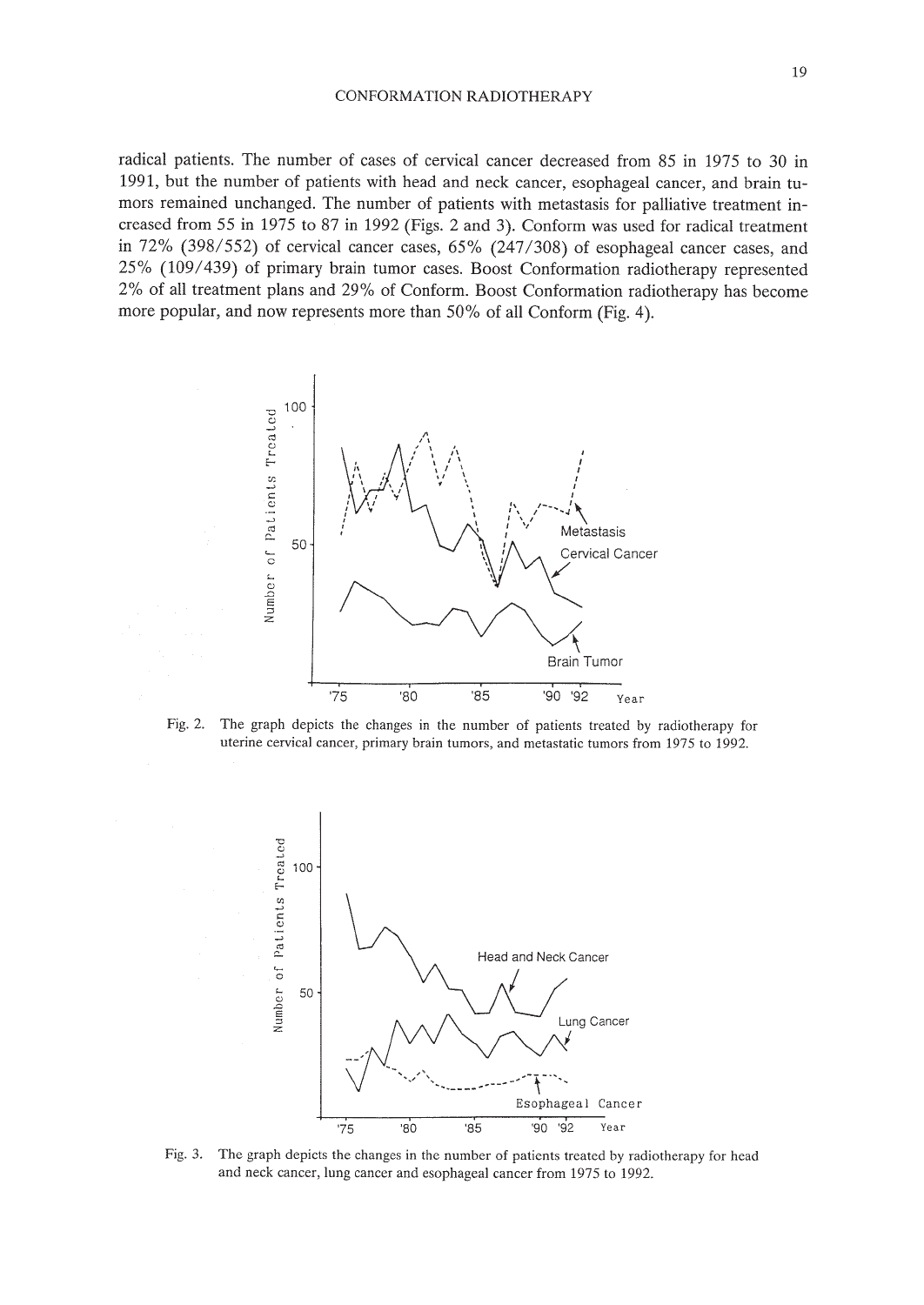

Fig. 4. The graph depicts the ratio of all patients treated with conformation radiotherapy to the number of patients treated with Boost Conformation radiotherapy from 1975 to 1992.

From 1975 to 1984, the dose of external irradiation applied to the whole pelvis to treat cervical cancer varied from 40 to 50 Gy. From 1975 to 1982, patients were treated by means of Bi-Portal or Conform irradiation. From 1982 to 1990, H-Conform irradiation was used. In 1985, the applied dose was increased from 40 Gy to 60 Gy by means of H-Conform irradiation. In Bi-Portal irradiation, the dose applied to the whole pelvis was 40 Gy, and some patients were treated with 15 Gy of center-block boost irradiation after 1985. For the treatment of cerrical cancer, in 1985 we shifted our clinical application from intracavitary irradiation with low dose rate (LDR) to intracavitary irradiation with high dose rate (HDR). The dose of LDR was about 24 Gy at A point using  $2^{26}Ra$ , with a dose rate of 0.5 Gy per hour. The dose of HDR was from 20 Gy to 16 Gy by four fractions at A point using  ${}^{60}$ Co, with a dose rate of 0.5 Gy to 0.3 Gy per minute. The rate of local control failure in Conform radiotherapy was 11/279 (3.9%) with LDR. In H-Conform radiotherapy, the source rate was 2/43 (4.6%) with LDR and 2/76 (2.6%) with HDR. In Bi-Portal radiotherapy, the rate was 4/89 (4.5%) with LDR and 5/65  $(7.7\%)$  with HDR. There were no significant differences among these results (Tables 1-3).

Table 1. A comparison between the rates of local recurrence in radical radiotherapy treatments for cervical cancer following Conformation, H-Conformation (conform hollow-out conform radiation) and Bi-Portal (two parallel opposed radiation) therapies.

|                | Conformation<br>H-Conformation |                  | Bi-Portal        |  |
|----------------|--------------------------------|------------------|------------------|--|
| Low Dose Rate  | $11/279(3.9\%)$                | $2/43$ $(4.6\%)$ | $4/89$ $(4.5\%)$ |  |
| High Dose Rate | 0/0                            | $2/76$ $(2.6\%)$ | $5/65$ $(7.7\%)$ |  |
| Total          | $10/279(3.6\%)$                | $4/119(3.4\%)$   | $9/154(5.8\%)$   |  |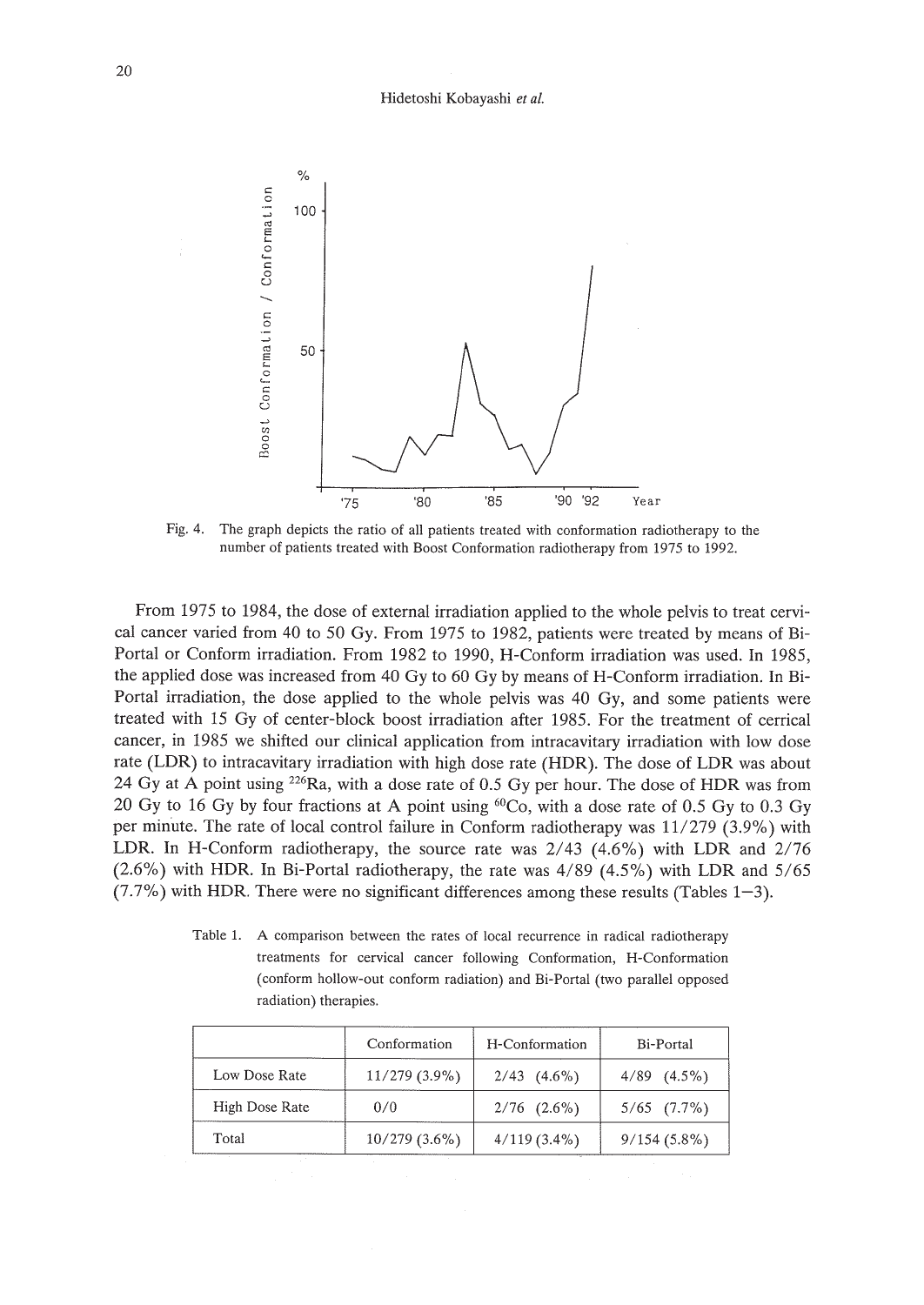#### CONFORMATION RADIOTHERAPY

Table 2. A comparison between the rates of local recurrence in radical radiotherapy treatments for cervical cancer following Conformation, Conformation with LDR intracavitary irradiation, H-Conformation (conform hollow-out conform radiation) and Bi-Portal (two parallel opposed radiation) therapies.

|                | 1st  | 2nd   | 3rd    | Total  |
|----------------|------|-------|--------|--------|
| Conformation   | 3/50 | 2/141 | 6/88   | 11/279 |
| H-Conformation | 0/3  | 0/19  | 2/21   | 2/43   |
| Bi-Portal      | 0/9  | 1/49  | 3/31   | 4/89   |
| Total          | 3/62 | 3/209 | 11/140 | 17/411 |

Table 3. A comparison between the rates of local recurrence in radical radiotherapy treatments for cervical cancer following HDR intra-cavitary irradiation involving H-Conformation (conform hollow-out conform radiation) and Bi-Portal (two parallel opposed radiation) therapies.

|                | 1st  | 2nd  | 3rd  | Total |
|----------------|------|------|------|-------|
| H-Conformation | 0/4  | 1/40 | 1/32 | 2/76  |
| Bi-Portal      | 0/7  | 3/33 | 2/25 | 5/65  |
| Total          | 0/11 | 4/73 | 3/57 | 7/141 |

The main late complications after cervical cancer irradiation are proctitis and cystitis. However, no patients died because of late complications after radical radiotherapy at our institution. We surveyed all patients who underwent operations because of proctitis or cystitis, or who were given steroid injections for more than 6 months. The rate of local late complications in Conform radiotherapy was 21/279 (7.5%) with LDR; 2/43 (4.6%) with LDR and 8/76 (11%) with HDR in H-Conform radiotherapy, and 7/89 (7.9%) with LDR and 6/65 (9.2%) in Bi-Portal radiotherapy. There were no significant differences among these results (Table 4).

> Table 4 A comparison between the rates of late complication in radical radiotherapy treatments for cervical cancer following Conformation, H-Conformation (conform hollow-out conform radiation) and Bi-Portal (two parallel opposed radiation) therapies.

|                | Conformation | H-Conformation   | Bi-Portal        |  |
|----------------|--------------|------------------|------------------|--|
| Low Dose Rate  | 21/279(7.5%) | $2/43$ $(4.6\%)$ | $7/89$ $(7.9\%)$ |  |
| High Dose Rate | 0/0          | $8/76$ $(11\%)$  | $6/65$ $(9.2\%)$ |  |
| Total          | 21/279(7.5%) | 10/119(8.3%)     | $13/154(8.4\%)$  |  |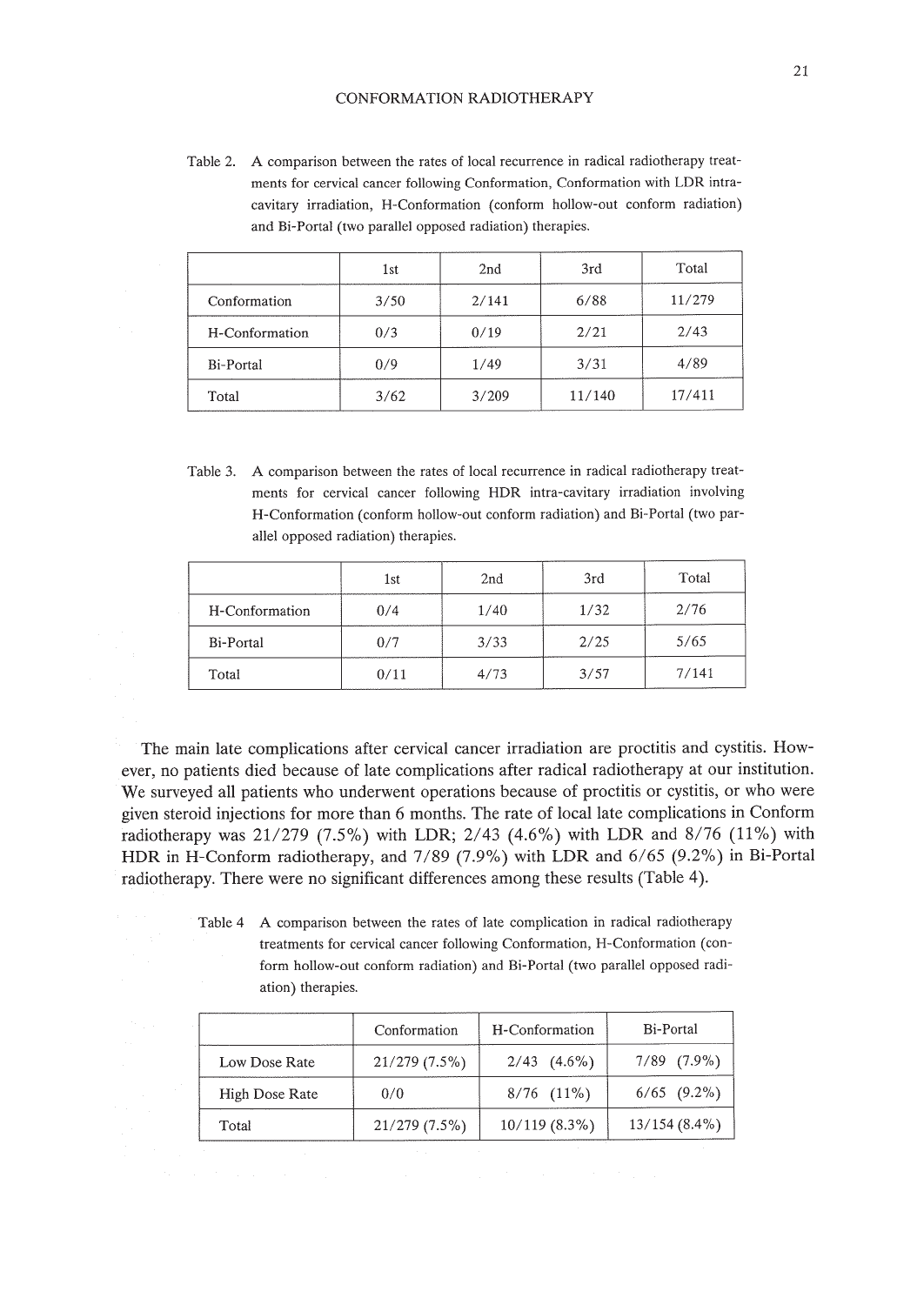## DISCUSSION

The number of patients who underwent radiotherapy decreased over the last 18 years. A decrease in the ratio of Primary Conformation radiotherapy, is apparently responsible for the overall decrease. The most important factor in this decrease has been the development of other treatment modalities, especially chemotherapy. In Nagoya University Hospital, the number of patients undergoing Boost Conformation radiotherapy increased from 1980, but decreased transiently between 1985 to 1989 because of suspicions that increased recurrence was occurring in the field margin. Using magnetic resonance imaging (MRI) and positron emission tomography  $(PET),<sup>11</sup>$  we were able to better determine the extent of residual tumors after irradiation from 1989 onward. As a result of this improved detection, we increased the use of Boost Conformation in 1989 to handle residual lesions.

From 1961, the clinical use of Conform was applied to various kinds of malignant diseases by many doctors at Nagoya University Hospital. The use of a multi-leaf collimator was first reported by Watanabe in 1963.<sup>3)</sup> With this device, the irradiated field could be made to more closely coincide with the target areas, thereby reducing the dose received by healthy organs around the target. A linear accelerator with multi-leaf collimator was first introduced in Aichi Pref. Cancer Center in 1972.<sup>5</sup> Linear accelerators have a sharp margin, so the dose received by healthy tissue around the target could be reduced even further. The first, collimators were controlled mechanically, a process known as the Conformation Cam Method. Matuda<sup>6)</sup> in 1979 and Ishigaki<sup>7)</sup> in 1983 reported a new method in which collimators were controlled by computer. Obata discussed off-axis irradiation units, $^{8}$ ) whose collimators could run over the center of the field width. In 1989, a linear accelerator with a variable thickness filter was reported by Kobayashi.<sup>9)</sup> The dose differences emanating from the collimator opening could be compensated for this filter system. In Japan, more than 600 linear accelerators have been manufactured by Mitsubishi, NEC, and Toshiba since 1983, and about 13% of these have a computer-controlled multi-leaf collimator for Conform. Since the second half of the 1980s, 3D treatment plans have become very active.<sup> $12,13)$ </sup> As a consequence, many radiotherapists became more concerned with "conformal radiotherapy".<sup>14-20</sup>) The term "conformal radiotherapy" has a broader meaning than Conform. The conformal technique was applied to static radiation, but Conform is essentially a rotation technique. The "Gamma Knife" is a kind of static conformation radiotherapy.

There are two main aims of conformation radiotherapy. One is to improve of the local control rate, and the other is to protect surrounding radiosensitive organs.  $10,21-25$  There have been a few reports about the clinical results of conformation radiotherapy. In 1975, Kakei $^{26}$  reported the clinical results of cervical cancer treated by Conform without intracavitary irradiation. He reported that the rate of local control after Conform was as good as that of local control after treatment by Bi-Portal with intracavitary irradiation with LDR, but the rate of late complications after treatment by Conform was much higher than the local complication rate seen in Bi-Portal. There are no reports about local control or local complications after treatment by Conform with intracavitary irradiation to cervical cancer.

We analyzed the success of Conform in cervical cancer. The absorbed dose of radiotherapy is limited by the tolerance of critical organs in the field. In cervical cancer, the critical organs are the bladder and the rectum. The tolerance dose of the rectum and the bladder is estimated to be about 60 Gy/30 fr/6 w (absorbed dose/fractions/treatment time in weeks). When intracavitary irradiation was from 16 to 24 Gy, the maximum dose of external beam irradiation was about 40 Gy. Using the hollow-out or center-block techniques, the external irradiation dose can be increased to 60 Gy. A higher control rate would be expected following an increase in the dose. In this survey, there were no significant differences among the results. However, we could see a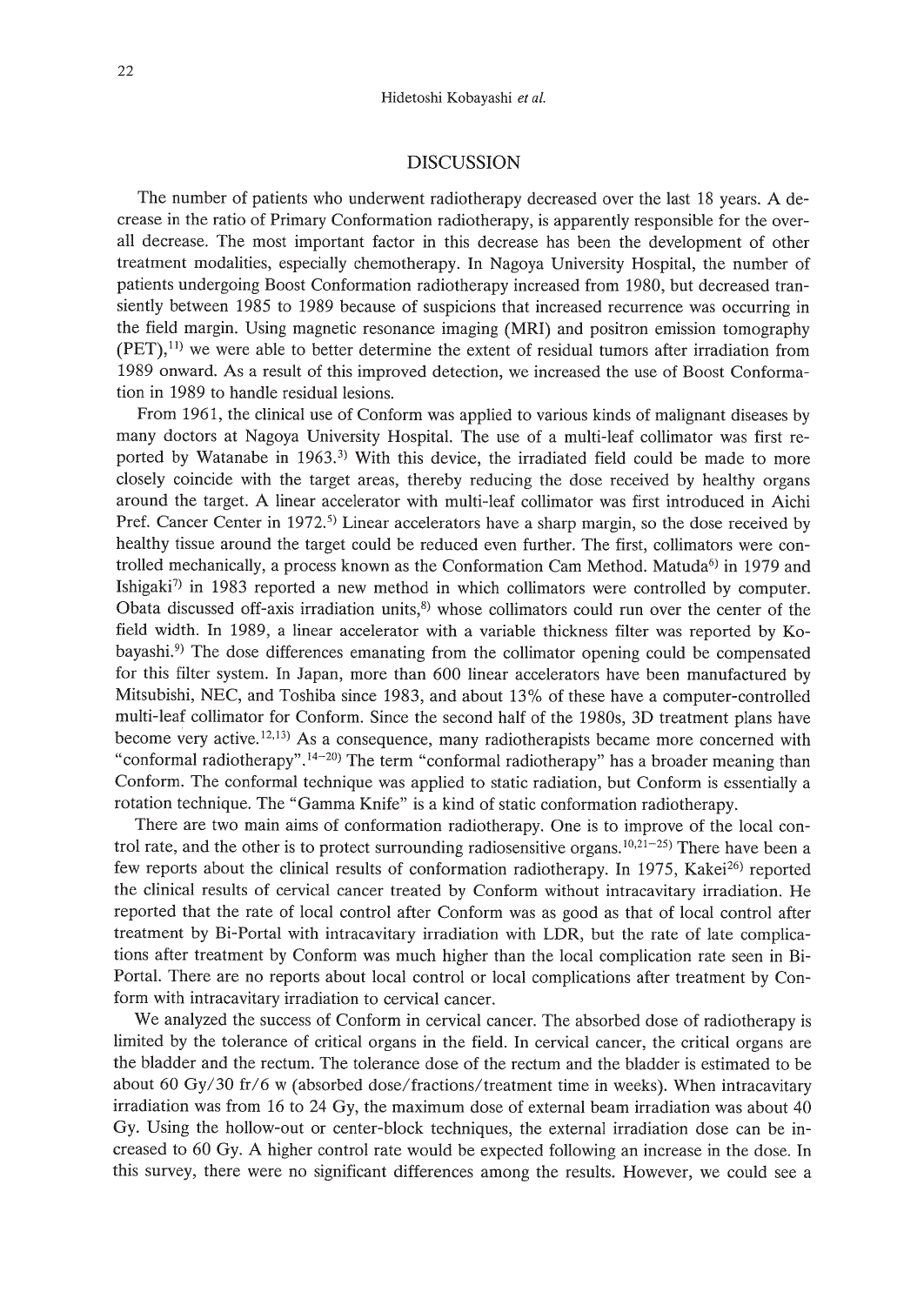CONFORMATION RADIOTHERAPY

trend. As regards to local control, the lowest local recurrence rate was obtained by H-Conform at 60 Gy with HOR in the period 1985 to 1990. Although the local recurrence rate was 2.6% in this period, the late complication rate was somewhat higher at about 11%. With respect to local complications, the lowest rate was about 4.6% obtained using H-Conform of 40 Gy or 50 Gy with LOR from 1983 to 1984. In this period, however, the local recurrence rate was somewhat higher at 4.6%. The results following Conform were between those of H-Conform with LOR and with HOR.

In summary, the rates of local recurrence and late complication following Conform for cervical center were lower than those seen in Bi-Portal the treatments. Our results showed that Conform combined with intracavitary irradiation lowered the late complication rate below that of Conform alone. H-Conform was not convenient, for hollow-out material had to be customized for every patient. We began to use the center-block technique from 1985. When the conformation technique was used as the first radiation therapy, the entire tumor volume had to include a safety margin. It is difficult to prevent all radiation from reaching the healthy organs near the target area. However, by using the Boost Conformation technique, it is possible to make a small field and thereby minimize the size of the safety margin.

# **CONCLUSIONS**

First, the number of patients undergoing conformation radiotherapy at Nagoya University Hospital has decreased over the last 18 years. Especially, the number of patients who were treated by conformation radiotherapy as an initial treatment course, decreased. From 1989, the number of patients treated by Boost Conformation radiotherapy increased because residual tumors could be detected by MRI or PET.

Second, the rates of local recurrence and late complication in patients treated by conformation radiotherapy, were lower than the rates associated with Bi-Portal treatment of cervical cancer.

## REFERENCES

- 1) Takahashi, S., Kitabatake, T., Morita, K., Okajima, S. and Iida, H.: Methoden zur besseren Anpassung der Dosisverteilung bei der bewegungs Bestrahlung. *Stralentherapy,* 115,478-488 (1961).
- 2) Sakuma, S., and Takahashi, S.: Beam focus radiotheraphy and beam focus solidography: Studies on telecobaIt therapy 24 report: Studies on rotatory conformation radiotherapy 13 report. *Nippon Acta Radial., 22,* 871-876 (1962) (in Japanese).
- 3) Watanabe, T., Ono, N., and Nagae, K.: Telecobalt radiation therapy which composed of rotatory cross section radiograph and rotatory conformation therapy unit. *Nippon Acta Radial.,* 23, 841-848 (1963) (in Japanese).
- 4) Takahashi, S.: Rotation technique as applied to radiography and radiotherapy of cancer. *Acta Radial.* (Stockh), Supp!. 242, (1965).
- 5) Kitabatake, T., Mori, T., Okumura, Y., Takahashi, S., Nakano, S. and Otani, S.: Conformation radiotherapy by linear accelerator. *Nippon Acta Radial.,* 26, 1448-1454 (1966) (in Japanese).
- 6) Matuda, T. and Inamura, K.: Computer-controlled conformation radiotherapy. *Nippon Acta Radial., 39,* 1088-1097 (1979) (in Japanese).
- 7) Ishigaki, T., Sakuma, S., Banno, T., Imazawa, M., Tanaka, T. and Araki, K.: Computer-assisted conformation radiotherapy system. An application of CT. *Europ.* J. *Radial.,* 3, 367-374 (1983).
- 8) Obata, Y. and Sakuma, S.: Conformation radiotherapy with eccentric multi-leaves (1) equipment and dose calculation. *Nippon Acta Radial.,* 46, 1057-1062 (1986) (in Japanese).
- 9) Kobayashi, H., Sakuma, S., Kaii O. and Yogo, H.: Computer-assisted conformation radiotherapy with a variable thickness multi-leaf filter. *Int.* J. *Radiat. Oncol. BioI Phys.,* 16, 1631-1635 (1989).